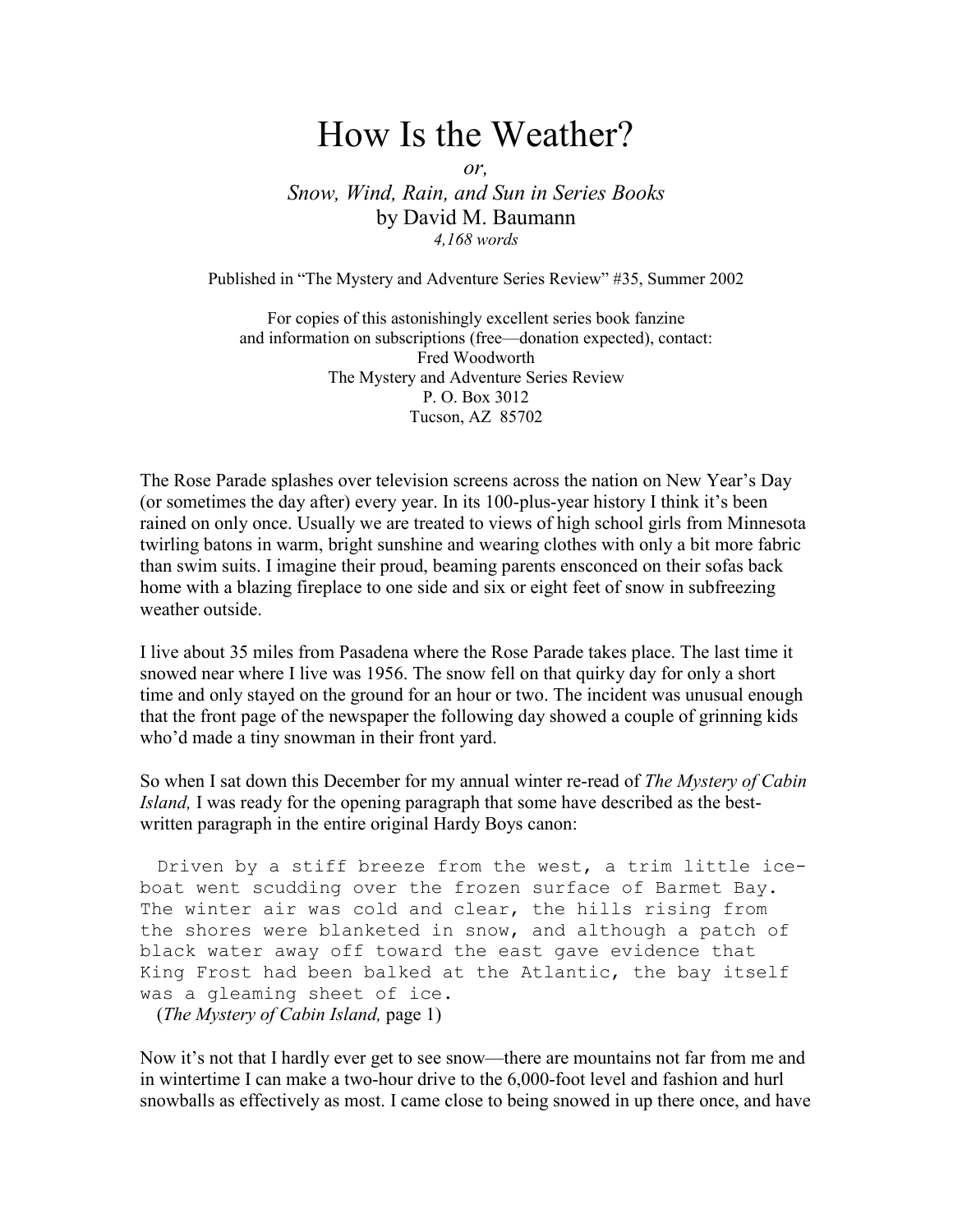had my share of scary automobile excursions on icy asphalt. But I don't live in a place where it snows or where winter takes a real bite. As long as I live where I do, I'll never have to shovel the white stuff.

Since I was born in southern California, I got my first "taste" of what winter can be like by reading series books in my childhood. Readers of the *Review* who live in the Midwest or New England may scratch their heads or even snarl when they learn that the wintery scenes that appear frequently in our favorite series books intrigued and excited me, but these books described frivolities I could never experience.

Ice-boating? Sounds like fun, but utterly foreign to my childhood. But even ice-boating on the bay was just the prelude to the merriment that Frank and Joe had with their chums Chet and Biff while spending a snowy week camped out on Cabin Island.

What about ice-skating along a frozen river? Doesn't this scene make one leap with eagerness to share the adventure?

The mystery hunters set off for the Buffalo River, which flowed close to the residential section of Cloverfield. It was a clear, cold day, and their spirits rose with each step forward. The sun sparkled on the snowbanks and the icicles, until all the landscape flashed with beauty. All four of them rejoiced to be alive and able to go.

 "I just feel like I could strike out and skate for hours," Mac said. …

 They sat on a rotted log beside the river and put on their skates. It was a cold job, and more than once they paused to blow on chilled fingers. But at last the skates were adjusted and the campers were ready to swing up the river toward Lake Arrowtip. They clumped down the side of the bank and slid out on the ice, cutting a few circles by way of warming up. …

 Leaving Cloverfield far behind them, the boys followed the little river into the deep woods. In the forest the stream became narrower, but there was room for all of them, and they had gone seven miles before it became necessary to leave the ice sheet and take to the shore.

(The Mystery Hunters at the Haunted Lodge, pages 42-44)

The closest I've come to that giddy experience is going to the ice rink up in the mountains and renting skates so I could wobble around on a slick oval under a roof. But in their debut volume, Capwell Wyckoff's Mystery Hunters skated up and down their small village's frozen river with as much ease as if they were on a slidewalk at a major airport.

What's really happening in these scenes, I think, is that my imagination is being stimulated. And isn't this what good writing is supposed to do? Isn't the final and most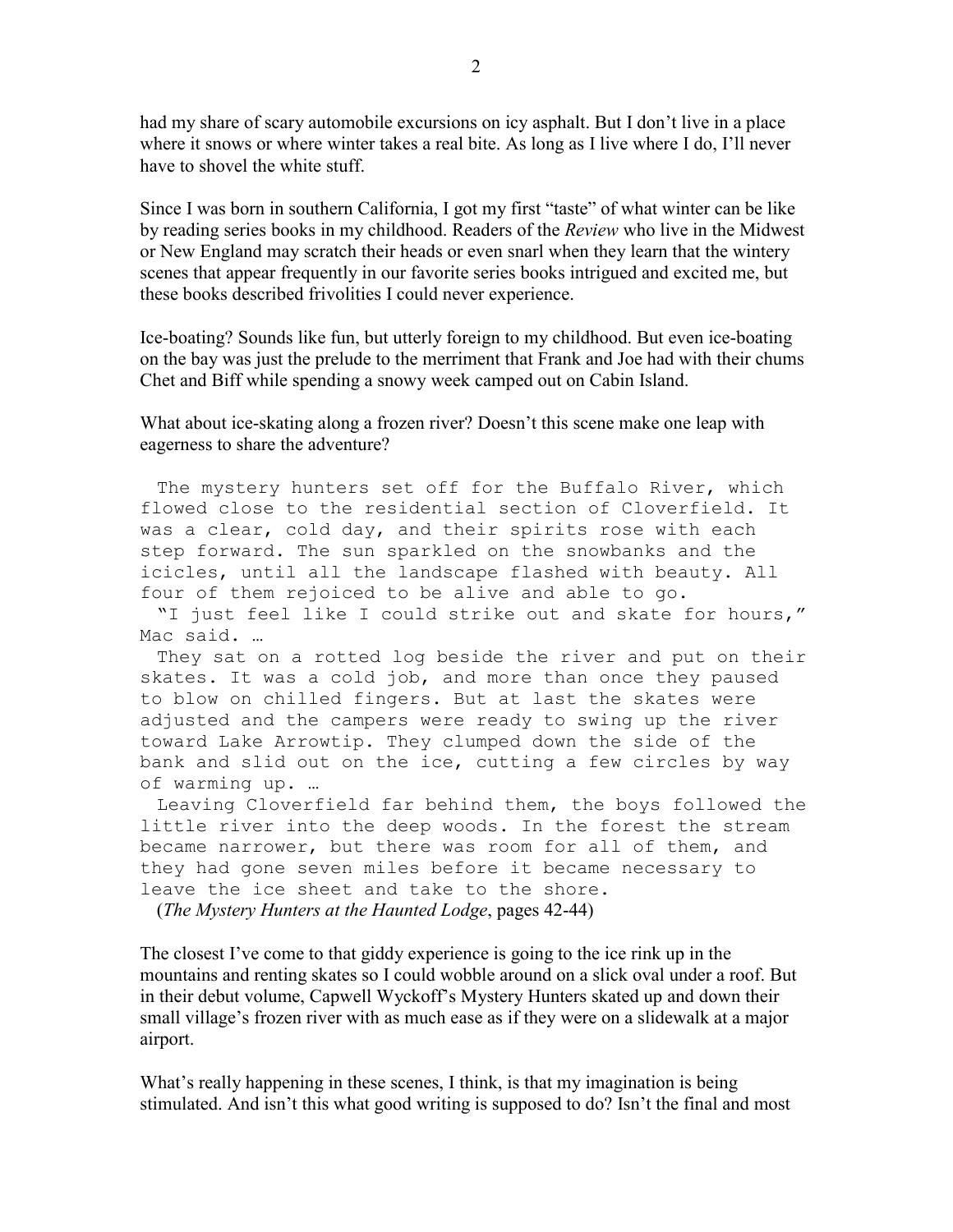essential ingredient in good writing the fertile imagination the reader brings to the book? Isn't good writing at its most enjoyable best when it puts a match to the reader's imagination so that he can take part in events or adventures he hasn't known personally? Of course, a good writer has to have a magnificent imagination in the first place to put down the words that do the stimulating, but writing is at its best when it gets the reader's imagination juiced up.

The books we collect are keepsakes and valued possessions in themselves, but their value really lies in that they are the means by which a storyteller of decades ago compels readers to enter the story! When Leslie McFarlane or Capwell Wyckoff in the above stories make me feel cold when I read those passages even though I am sitting in an easy chair in California when it's 82° outside, I know that they are good writers! They can make me feel an experience I've never had, and most likely will only enjoy vicariously through their stories.

Now when the faithful reader of the *Review* who lives in Vermont reads this article, he may well, at this moment, be scrawling notes to make sure he forgets nothing when he fires off a letter to the editor of this eminently worthy magazine to tell me that the reality is quite different. To that charge I plead "no contest," thereby saving him the effort of writing. I know that winter is more than what appears on the fronts of various Christmas cards.

Naturally the dismal and dangerous side of winter is well represented in these stories we love. It can't be all cavorting, and beyond that is where the adventure begins. When mystery hunters Barry and Kent get lost in the above-named volume and are caught "in the grip of the storm," as the chapter is called, it is a major calamity.

The packages were soon ready, and the boys took them out and tied them in place. Over the top they spread the canvas to keep the snow out, and then they were ready. Barry looked around and then shook his head.

 "It is beginning to snow harder and faster," he said. "We'll have to step right along."

 Leaving Fox Point behind them, the two boys started off through the woods toward Bluff Lodge, striding along as fast as they could. The snow was coming down hard, and before they had gone two miles it was blinding. The two chums said very little but both of them were apprehensive as the sky grew darker and the whirling flakes more bewildering. Their clothing became white….

Kent stopped and pointed.

 "Look! There is that same ledge. We've come around in a complete circle!"

 Barry nodded bitterly. "We have. I hate to admit it, but we're just lost! And if you ask me, we've managed to get lost at a might serious time!"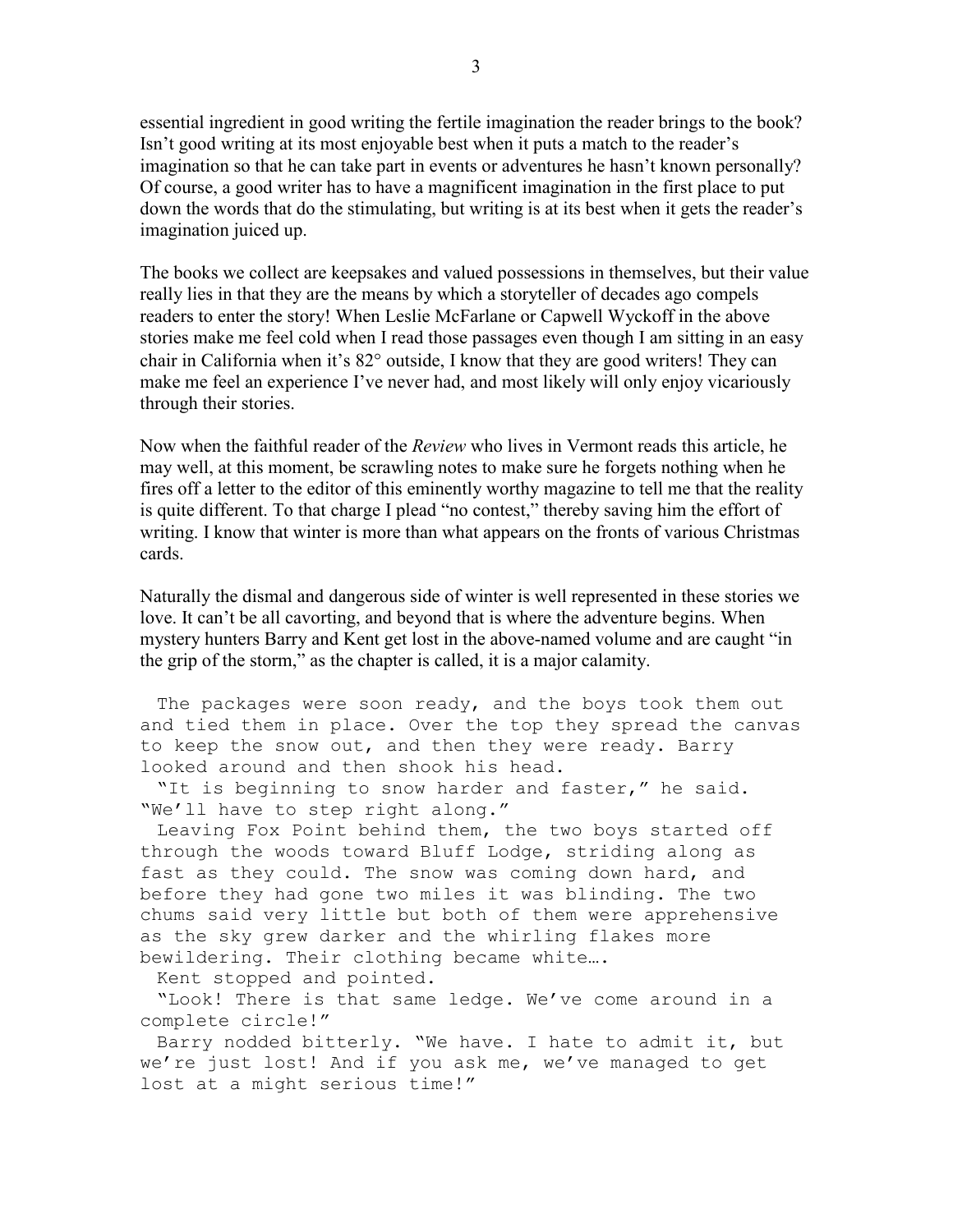They started forward once more, striking out in a new direction which seemed to both of them to be the right way. The wind was searching and they lowered their heads, both to keep their faces out of the cutting blast and to shelter their eyes from the driving snow.

(The Mystery Hunters at the Haunted Lodge, pages 124-125, 148)

As one would expect in series books, much attention indeed is devoted to the "adventuresome" side of the winter tale. Here are three quotations that progressively step up the pace of the danger. We begin with Hal Keen who must embark on a cross-country trek in bad weather.

 Hal awakened to a leaden-colored world at seven o'clock next morning. Chester was standing at his bedside looking freshly tubbed, but grave.

 "Well, old thing," he was saying, "how do you feel about this long journey to Sainte Beauve on such a morning?" He pointed to the windows where the moaning wind still beat the snow against them in a sort of perpetual tattoo.

 Hal rubbed his heavy eyes and got out of bed. He slipped into dressing gown and slippers and yawned lazily.

 "So the weather's still cutting capers, huh!" he said, stumbling toward the windows. He rubbed a good-sized oval on one of the frosted panes and blinked his eyes at the landscape which loomed up before him. "Goodnight, it's dismal looking."

(The Doom of Stark House, page 72)

In the following excerpt the certainty of danger to young Westy Martin is sealed when he and his companions wake up to find themselves snowed in while they are staying in a cabin that has been robbed of all of its provisions:

 "All right," said the engineer, "come over to this window and see what makes it so bright for this time of day. Just take one nice little glance now that the sleep has gone from your eyes."

 Westy did and his eyes widened with amazement as he looked off into a snow-banked world. The flakes were still falling, thick and fast, adding and adding to the great drifts that had already piled up to the window sill. The snow-capped peaks on either side rose high up into the frowning heavens, barely visible through this white mist, while below, the canyons and mountain forests seemed all but buried under the glaring mantle.

(Westy Martin in the Sierras, pages 91-92)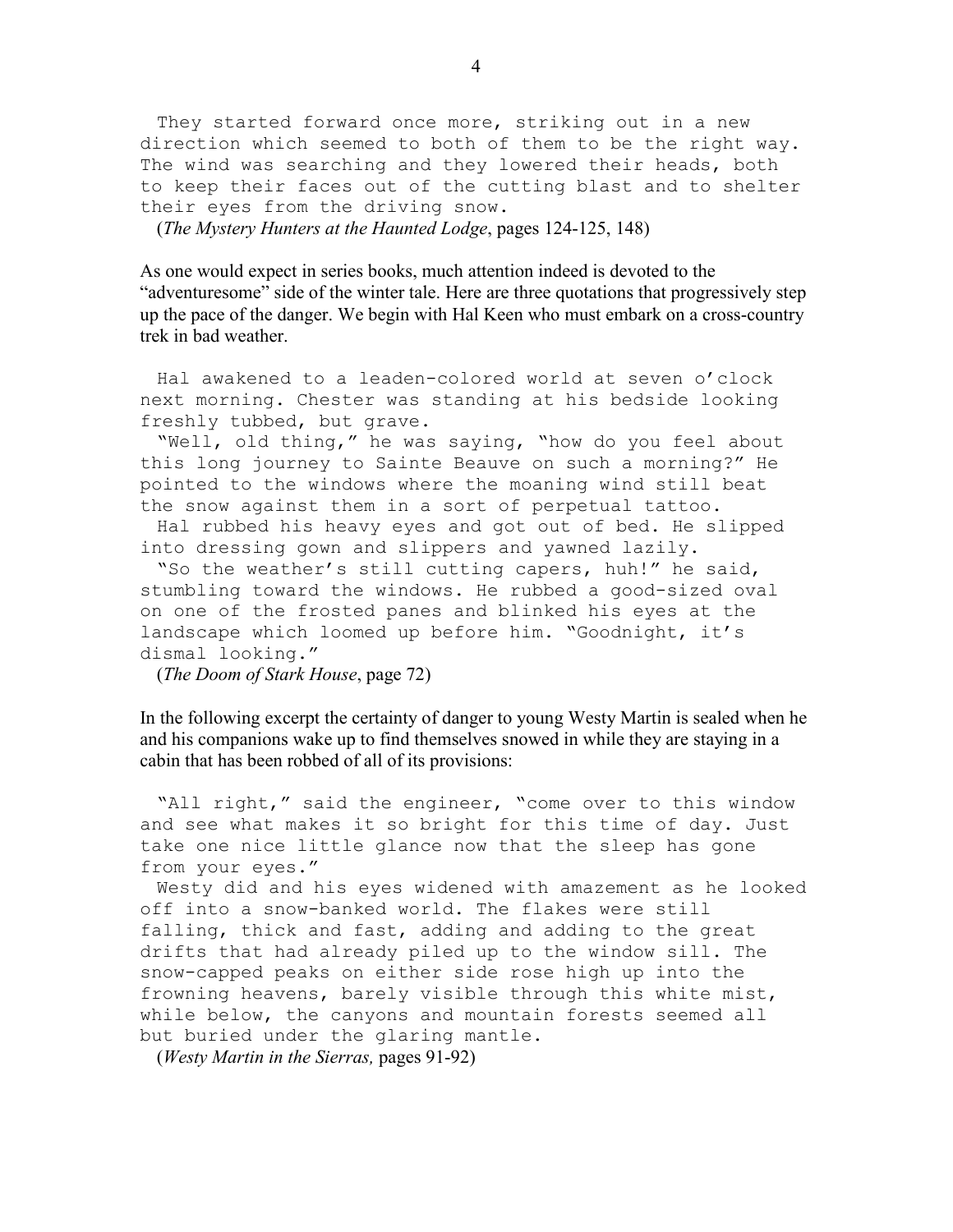Things get really dreadful for Roy and Teddy Manley when they are riding home on Flash and Star and get caught in a blizzard of near-hurricane intensity.

 Faster and thicker came the snow. Louder and higher shrieked the wind, as it whipped the flakes into fantastic shapes that seemed to Teddy to be pushing against him and trying to keep him from going forward. …

 The two boys rode out of the grove and into the teeth of the howling gale. There were only slight traces of the trail, and they had to trust to luck as they started down the open mountainside. The fierce norther blew the snow in their faces and eyes and blinded them, cutting their cheeks with sharp particles of ice. …

 The wind had now risen to a ninety-mile gale which blew the light, dry snow in great, whirling eddies in every direction. It was possible to see but a few feet ahead, and the winding trail was covered with little drifts which, in places, blotted out the path and covered the dangerous gullies with which the trail was intersected.

(The X Bar X Boys At Grizzly Pass, pages 3, 9, 11)

There are plenty of other winter tales on my shelves, such as *Hunting for Hidden Gold*, The Yellow Feather Mystery, and The Mercer Boys as First Classmen. Maybe next winter I'll set them out and read through them all one after the other!

Two Ken Holt stories are in a special category. Among all of the "winter tales" I own, these two alone convey the treacherously biting cold of that season with little or no mention of snow at all. I don't give the page numbers in these quotations because the mood is not set by shivery descriptions such as those above, but by a scattering of sentences throughout the book. This superior method of story telling makes the impression of cold claw deeply into the reader. He is relentlessly reminded of the suffering chill outside and the discomfort of the protagonists with whom he identifies.

In these cases, author Bruce Campbell does not describe what winter looks like—he describes what it does to the people in it. In Ken Holt, there are plenty of rubbed hands, lifted collars, and eyes blurred by cold.

Now Ken and Sandy had a clear view of the man standing just behind the dog. He was dressed in corduroy trousers and a heavy leather Mackinaw, and there were big ear muffs on the cap he wore. …

"Does he now?" A woolen gloved hand reached up and removed the pipe. "And how would you be sure of that?" …

"We may as well cut short this conversation right now and get inside out of the cold." …

He grinned and rubbed his gloved hands together against the bitter cold. …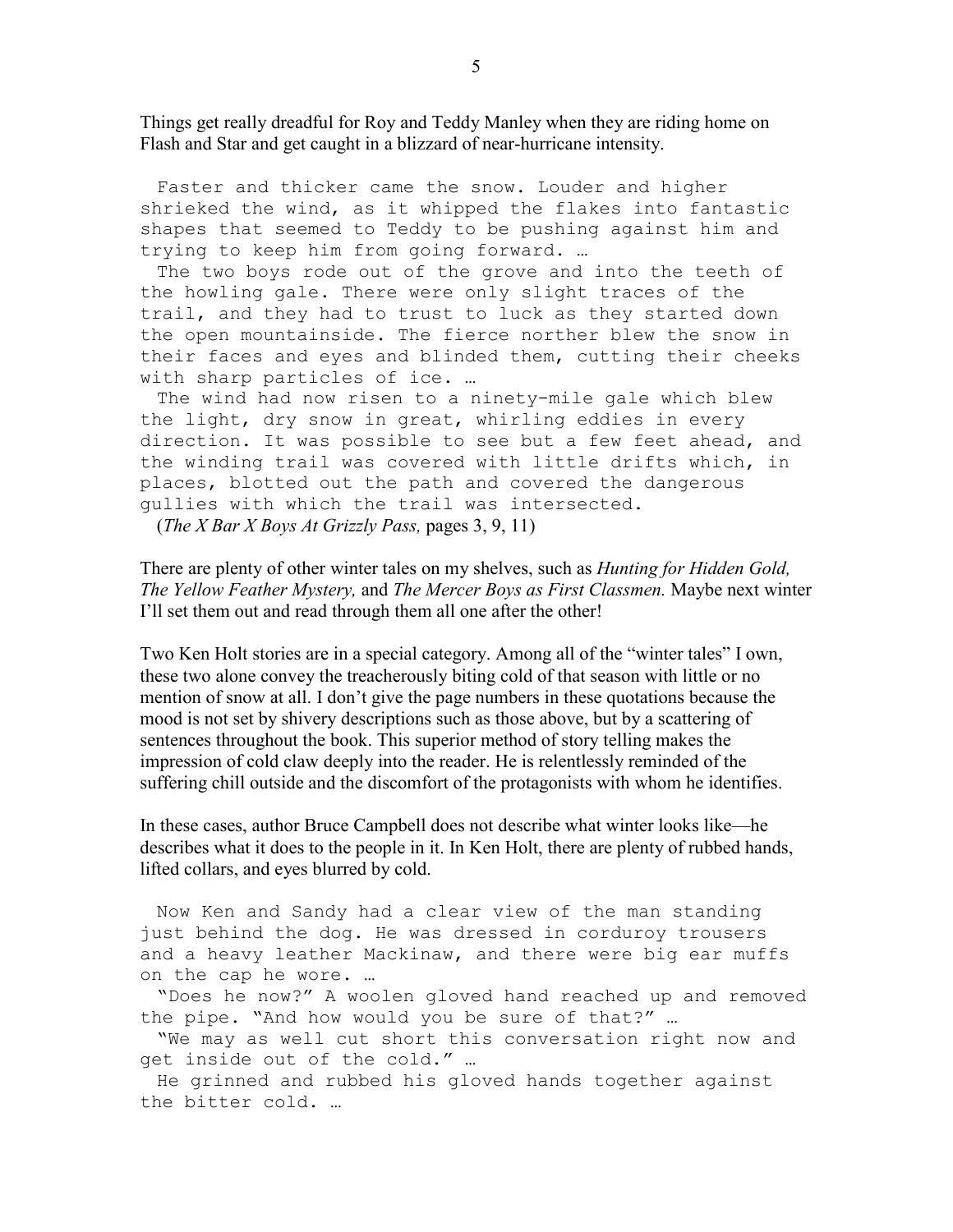Sandy deliberately unclenched his gloved hands from around the wheel …

They turned up their collars against the cold and strode wordlessly past the battered buildings …

(The Mystery of the Grinning Tiger)

It was more than cold at six thirty the next morning when Ken hurried Sandy out of the apartment and along the quiet gray streets toward Barrack's address. It was bitter. Ken had pointed out that Sandy out to wear a hat, to hide his all-too-obvious red hair, and for once Sandy had raised no objections. But he had complained loudly when Ken insisted that they both put on sunglasses, to further conceal their identity.

 "If you don't think dark glasses will look crazy, in the dead of winter—" Sandy began.

"They're a protection against snow blindness," Ken told him. "Go on. Put them on."

 They walked quickly, their chins buried in their coat collars, …

 They found a sheltered doorway a few yards down the block and did their best to keep warm by stamping their feet. But the icy chill crept through their overcoats and into their very bones.

 At nine o'clock Sandy said grimly, "I've had enough of this. I'll agree to anything…. Have it any way you like. But if I don't get some hot coffee pretty soon-" ...

 The man ahead of them walked at a steady pace, hands deep in his pockets, the collar of his pea jacket turned up high around his ears. He seemed in no hurry to get inside out of the cold …

 "Wow!" Ken said softly, as a sudden bitter gust of wind straight off the icy river almost drove them back against the building they were passing. … His eyes were watering from the wind. He rubbed his gloved hands across them, clearing his blurred vision …

(The Mystery of the Iron Box)

Now, even though this California native is writing these words on January 7, 2002 while honeyed-sunshine comes through my study window in mid-morning on a shirt-sleeve kind of day, I am empathetically mindful of my fellow series book-aficionado in Massachusetts, wrapped in layers of wool and preparing to push his way through a sixfoot snowbank so he can get to his car and scrape his window free so he can see his way to the post office to fire off that infuriated letter to the editor complaining about this twisted and torturous article.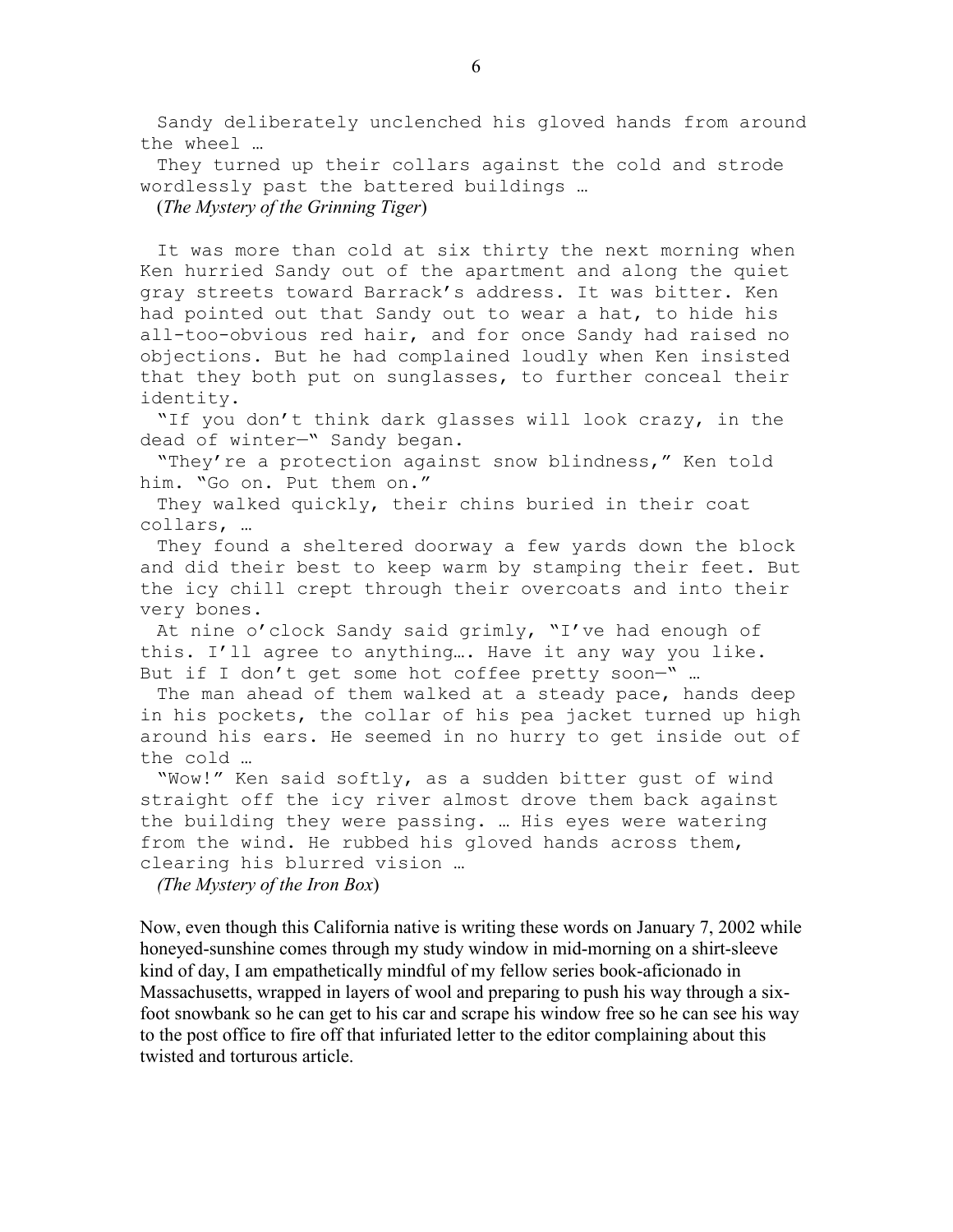Whether we are living in 2002 or reading books written in the 1920s and 1930s, spring always follows winter, so I gladly pass on to mood-setting scenes other than those marked by shivery temperatures and frozen crystal precipitation. Following is one of many scenes provided by the incomparable Leslie McFarlane, scenes which gave character and depth to the early Hardys. Scenes which are considered "filler" by today's standards, and which were ruthlessly excised when the series was "modernized" forty years ago.

Frank and Joe sweated over the ablative absolute and grumbled over the heroic exploits that could be resurrected from the deathless lines of Caesar and Virgil if one could distinguish verbs from nouns, and wondered, as schoolboys have wondered from time immemorial, why they should be obliged to concern themselves with things that happened two thousand years ago and more when they might better be outside playing.

When Friday night came they emerged from the haze of declensions and vocabularies, axioms and theorems, equations and symbols in which they had been engulfed all week and decided that Saturday should see them as far away from school as possible.

"Let's get out of the city altogether," suggested Frank, as the Hardy boys left the classroom on Friday afternoon. "What say we all go for a hike out into the country?" …

The boys started off at last, trudging along the broad highway in the early morning sunlight, whistling away in the best of spirits. They were decorous enough while they were in the city limits, but once they struck the dusty country roads their natural activity asserted itself and they wrestled and tripped one another, ran impromptu races, picked berries by the roadside and laughed and shouted without a care in the world.

(The Secret of the Old Mill, pages 33-34, 38)

Spring inevitably leads to summer, whose lazy days the youth of a bygone era filled with carefree exploits, and which today's former youth can look back on with nostalgic longing. The books of Franklin Folsom, also known as Troy Nesbit, are consistently set in the regions of the hot southwest. In his books, mysteries are solved and adventures are had by boys generally a few years younger than the heroes of better-known books, but the fun they have is just as appealing.

The Jeep sped along the highway through the barren countryside, and they could hardly believe that they'd had such a feeling of terror in the cave. The intense, light blue of the sky and the brilliant sunlight gave them a sense of relief from the closed-in silence of the deep underground chambers. They had each had three hot dogs and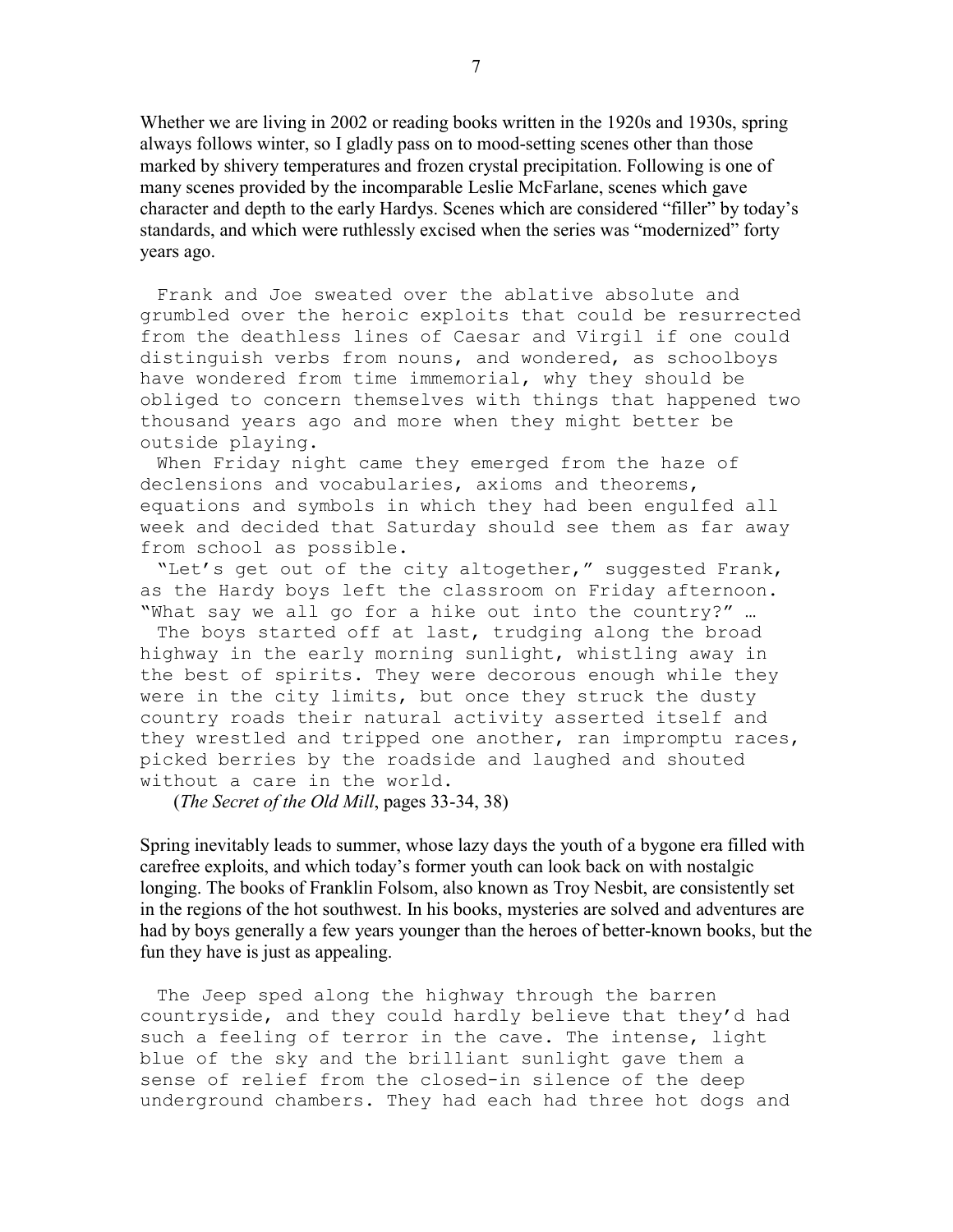a malted milk at a roadside stand, to make up for the lunch they missed. It was even a pleasure to feel hot and sticky again. …

Hal had an idea. "Isn't that horsehair lariat of your father's still in the back of the Jeep?" he asked. "Yeah, why?"

"Well, why couldn't we climb up in that old cottonwood tree and tie it to the big limb that sticks out over the water? Then we could use it to swing ourselves way out and let go and drop in."

"You're a low-down genius!" Chuck said. "Sure we could." Walking gingerly in their bare feet to avoid cactus plants, they climbed up the bank and went back about a hundred feet to where the Jeep was parked. …

Before long, Hal had shinnied out on the big limb and fixed the lariat so that it made a pendulum on which they could swing way out over the water and come down with a satisfying splash. Now the day took on new interest. (The Diamond Cave Mystery, pages 153, 156-158)

Another story filled with the shimmering heat waves, empty spaces, and sun-heated boulders of the broiling southwest is Tom Quest's *The Secret of Thunder Mountain*.

Though liquid precipitation may be only slightly less discomforting than snow, nonetheless series books would be gravely impoverished if they did not include scenes of rain. Who can forget the lashing rain of The Missing Chums or The Secret of the Caves? And here is an offering from another prolific author, Percy Keese Fitzhugh:

 Storm clouds had been gathering since sunset and now in the gloaming they were massed and ready to loose their pent-up fury upon valley and hill. Wind whistled and screamed along the concrete highway, but so far, Hal had managed to keep his trim, sport roadster just ahead of it. Suddenly, a deafening peal of thunder rolled over the Ramapo and its frowning green hills stood out in bold relief as lightning flashed across the murky heavens.

 The velvet shadows on either side of the road were full of dismal sounds and eerie echoes. Trees bent their leafy heads before the masterful gale and the rustling foliage moaned in a strange, small voice. Then, as the rain swept down from the mountain, they noticed the car ahead blinking its rear light on and off like an evil red eye in the dusk. (The Lonesome Swamp Mystery, pages 1-2)

Few, if any, can set a mood better than Capwell Wyckoff. To open one of his books is to be transported back to the 1930s—not just for a scene or two, but from cover to cover. I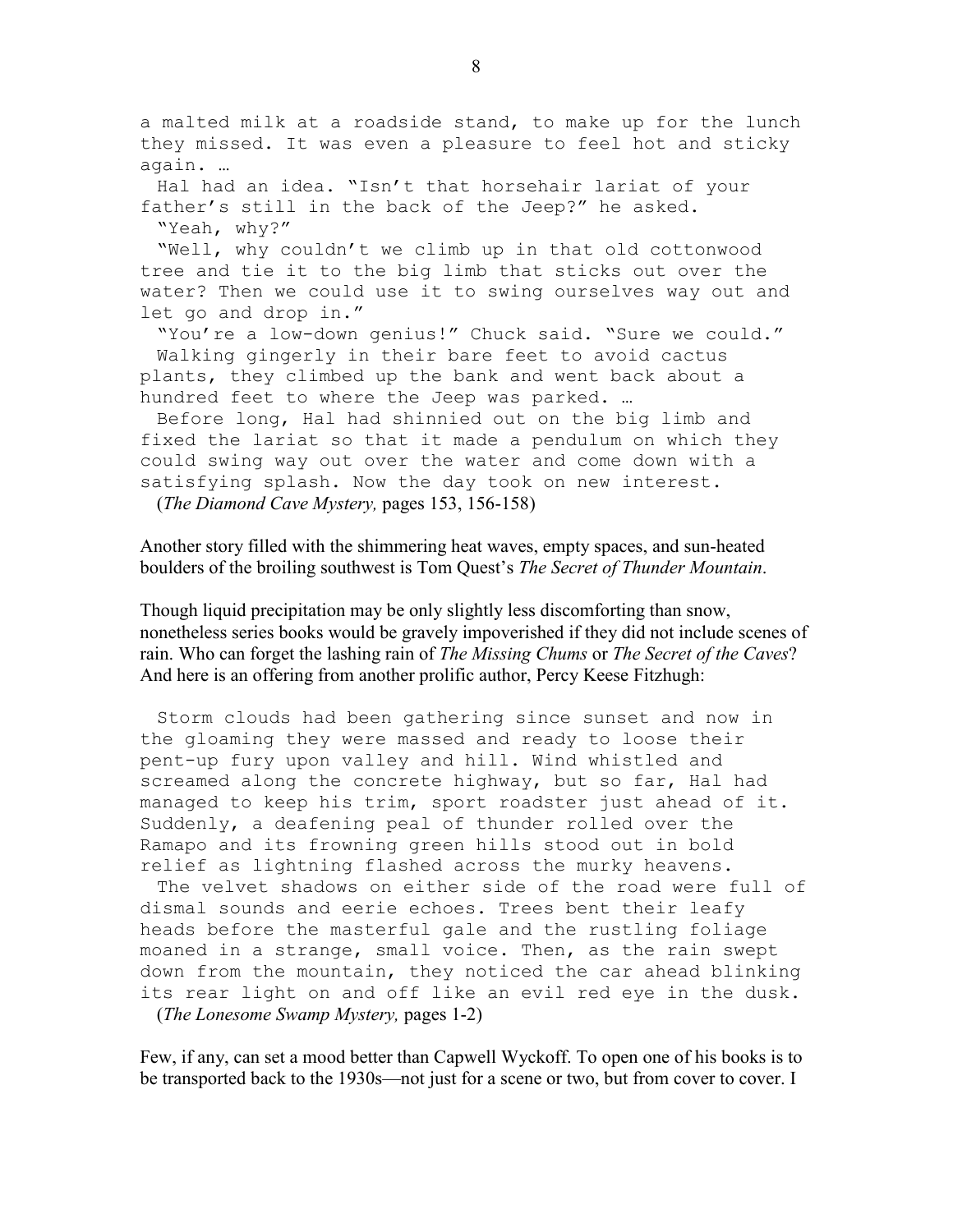believe I now own a copy of every book he published, but the following comes from one of the first I ever read. The scene still grips me with its autumnal loneliness and splendor.

 When Dilly stepped out of the front door of the Queen's Inn he found that it was cold. The air held a crispness that was at first a bit uncomfortable, but after he had walked a block and gotten into the swing of it, he found the night air distinctly inviting. He drew in several deep and satisfied breaths.

 "This is great," he decided. "It was nice to sit around the fire, but this feels even better."

 The streets of Woodlawn were deserted. But almost every house was lighted up, giving an impression of homelikeness that was delightful. Dilly knew that happy parties and gatherings were going on inside of them all, and for a moment he felt a slight attack of homesickness, but that passed in a moment.

 "After all, my father and mother may be having a lonelier time than I," he thought. "They are in a foreign country, traveling, and I'm here with the boys. Great day, this Thanksgiving day."

 There was a small piece of moon in the sky and the stars were shining brightly. He enjoyed the very quietness of the atmosphere of the town as he walked along, feeling like a solitary being in a strange city.

(The Mystery of the Armor Room, pages 61-62)

Describing the experience of reading the weathery mood-setters used by the most skilled authors of our beloved series books, and attempting to share that with my fellows in this column, has been a challenge. The more I tried to achieve this goal, the more intangible it became. A line I ran across in the writings of one of my favorite nineteenth century authors puts it well.

```
The evening began to grow dark. The autumn wind met us 
again, colder, stronger, … It was a wind of the worlds, not 
a wind of the leaves.
```
(George MacDonald, in his novel Robert Falconer, published in 1868)

In the many fine series of the twentieth century which now grace our shelves, the depiction of snow flurries in winter, picking wild berries in spring, the ol' swimming hole in summer, and autumn's rich, dark expansiveness, we find comfortable but unnamable things that curl up into our hearts even as they take us outside into places and times far off. More than the winds that move the leaves, these are winds of the worlds—those places far off in time that we can enter whenever we open the cover of one of these books.